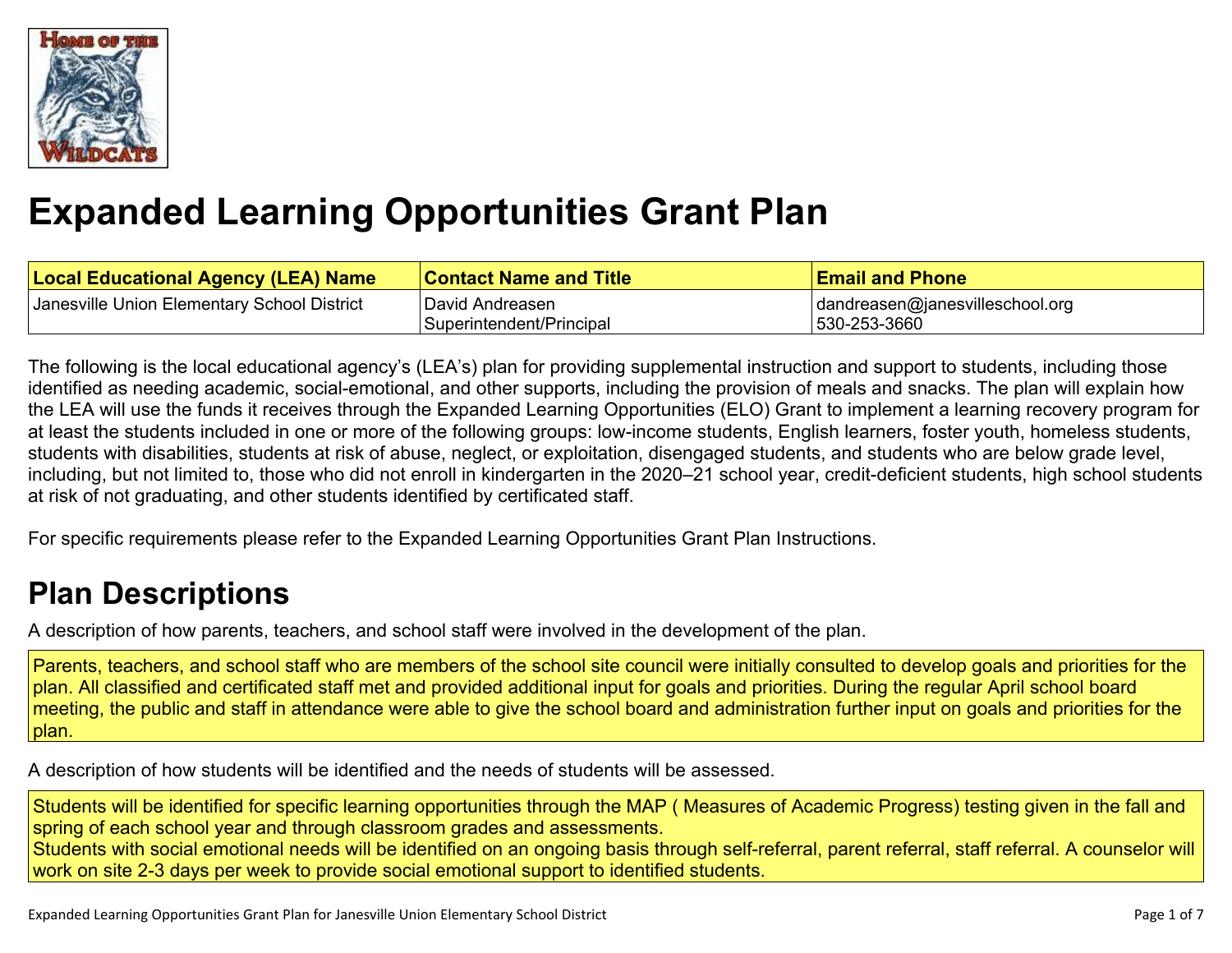The District will continue to provide after school tutoring and homework help to identified students with preference given to the unduplicated students population.

A description of how parents and guardians of students will be informed of the opportunities for [supplemental](#page-5-3) instruction and support[.](#page-5-3)

Parents/Guardians of students identified to be in need of additional learning opportunities will be notified through direct contact from the classroom teacher and/or school administration using electronic contact systems (eg. SchoolWise, Remind, Class Dojo), telephone, and/or letters.

A description of the LEA's plan to provide [supplemental](#page-5-4) instruction and support[.](#page-5-4)

Funds will be allocated to pay for after school intervention and tutoring, school wide technology, curriculum and supplemental programs, social-emotional support, and professional development. Additionally, the District will increase Paraeducator time to address specific student needs allocating a minimum of \$22,677.

### **[Expenditure](#page-6-0) Pla[n](#page-6-0)**

The following table provides the LEA's expenditure plan for how it will use ELO Grant funds to support the supplemental instruction and support strategies being implemented by the LEA.

| <b>Supplemental Instruction and Support Strategies</b>                                                                       | <b>Planned Expenditures</b> | <b>Actual Expenditures</b> |
|------------------------------------------------------------------------------------------------------------------------------|-----------------------------|----------------------------|
| Extending instructional learning time                                                                                        |                             |                            |
| Accelerating progress to close learning gaps through the implementation, expansion,<br>or enhancement of learning supports   | \$52,677                    |                            |
| Integrated student supports to address other barriers to learning                                                            | \$82,093                    |                            |
| Community learning hubs that provide students with access to technology, high-speed<br>internet, and other academic supports |                             |                            |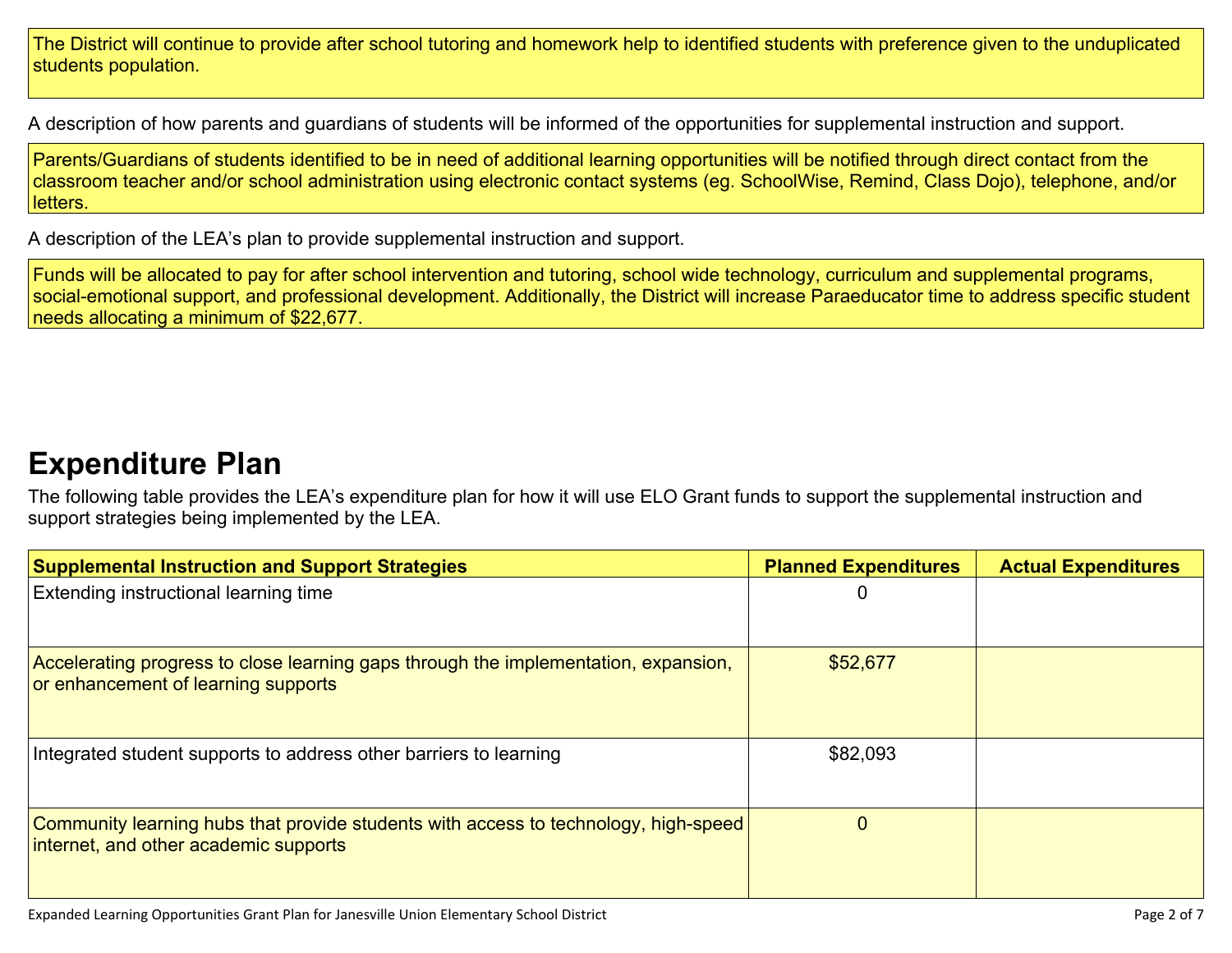| <b>Supplemental Instruction and Support Strategies</b>                                                                                                    | <b>Planned Expenditures</b> | <b>Actual Expenditures</b> |
|-----------------------------------------------------------------------------------------------------------------------------------------------------------|-----------------------------|----------------------------|
| Supports for credit deficient students to complete graduation or grade promotion<br>requirements and to increase or improve students' college eligibility |                             |                            |
| Additional academic services for students                                                                                                                 | \$80,000                    |                            |
| Training for school staff on strategies to engage students and families in addressing<br>students' social-emotional health and academic needs             | \$12,000                    |                            |
| <b>Total Funds to implement the Strategies</b>                                                                                                            | \$226,770                   |                            |

A description of how ELO Grant funds are being [coordinated](#page-6-1) with other federal Elementary and Secondary School Emergency Relief Funds [received](#page-6-1) by the LEA.

Strategic Planning meetings with all stakeholders have taken place. Funds will be coordinated and spent in the order of priorities identified.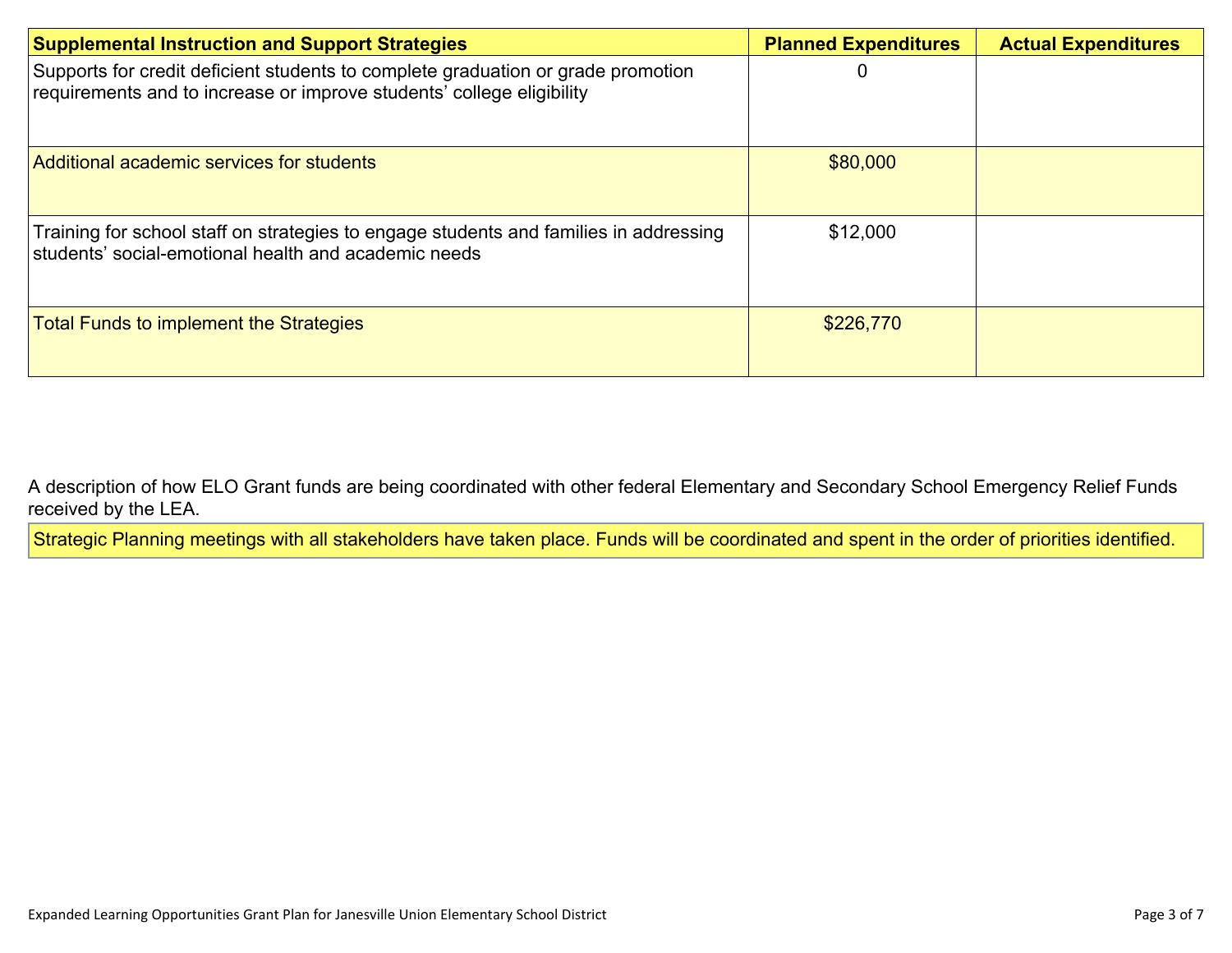### <span id="page-3-0"></span>**Expanded Learning Opportunities Grant Plan Instructions: Introduction**

The Expanded Learning Opportunities Grant Plan must be completed by school districts, county offices of education, or charter schools, collectively referred to as Local Educational Agencies (LEAs), that receive Expanded Learning Opportunities (ELO) Grant funds under California *Education Code* (*EC*) Section 43521(b). The plan must be adopted by the local governing board or body of the LEA at a public meeting on or before June 1, 2021, and must be submitted to the county office of education, the California Department of Education, or the chartering authority within five days of adoption, as applicable. The plan must be updated to include the actual expenditures by December 1, 2022.

For technical assistance related to the completion of the Expanded Learning Opportunities Grant Plan, please contact *[ELOGrants@cde.ca.gov](mailto:ELOGrants@cde.ca.gov).*<mailto:lcff@cde.ca.gov>

### **Instructions: Plan Requirements**

An LEA receiving ELO Grant funds under *EC* Section 43521(b) is required to implement a learning recovery program that, at a minimum, provides supplemental instruction, support for social and emotional well-being, and, to the maximum extent permissible under the guidelines of the United States Department of Agriculture, meals and snacks to, at a minimum, students who are included in one or more of the following groups:

- low-income.
- English learners,
- foster youth,
- homeless students,
- students with disabilities.
- students at risk of abuse, neglect, or exploitation,
- disengaged students, and
- students who are below grade level, including, but not limited to, those who did not enroll in kindergarten in the 2020–21 school year, creditdeficient students, high school students at risk of not graduating, and other students identified by certificated staff.

For purposes of this requirement

- "Supplemental instruction" means the instructional programs provided in addition to and complementary to the LEAs regular instructional programs, including services provided in accordance with an individualized education program (IEP).
- "Support" means interventions provided as a supplement to those regularly provided by the LEA, including services provided in accordance with an IEP, that are designed to meet students' needs for behavioral, social, emotional, and other integrated student supports, in order to enable students to engage in, and benefit from, the supplemental instruction being provided.
- "Students at risk of abuse, neglect, or exploitation" means students who are identified as being at risk of abuse, neglect, or exploitation in a written referral from a legal, medical, or social service agency, or emergency shelter.

*EC* Section 43522(b) identifies the seven supplemental instruction and support strategies listed below as the strategies that may be supported with ELO Grant funds and requires the LEA to use the funding only for any of these purposes. LEAs are not required to implement each supplemental instruction and support strategy; rather LEAs are to work collaboratively with their community partners to identify the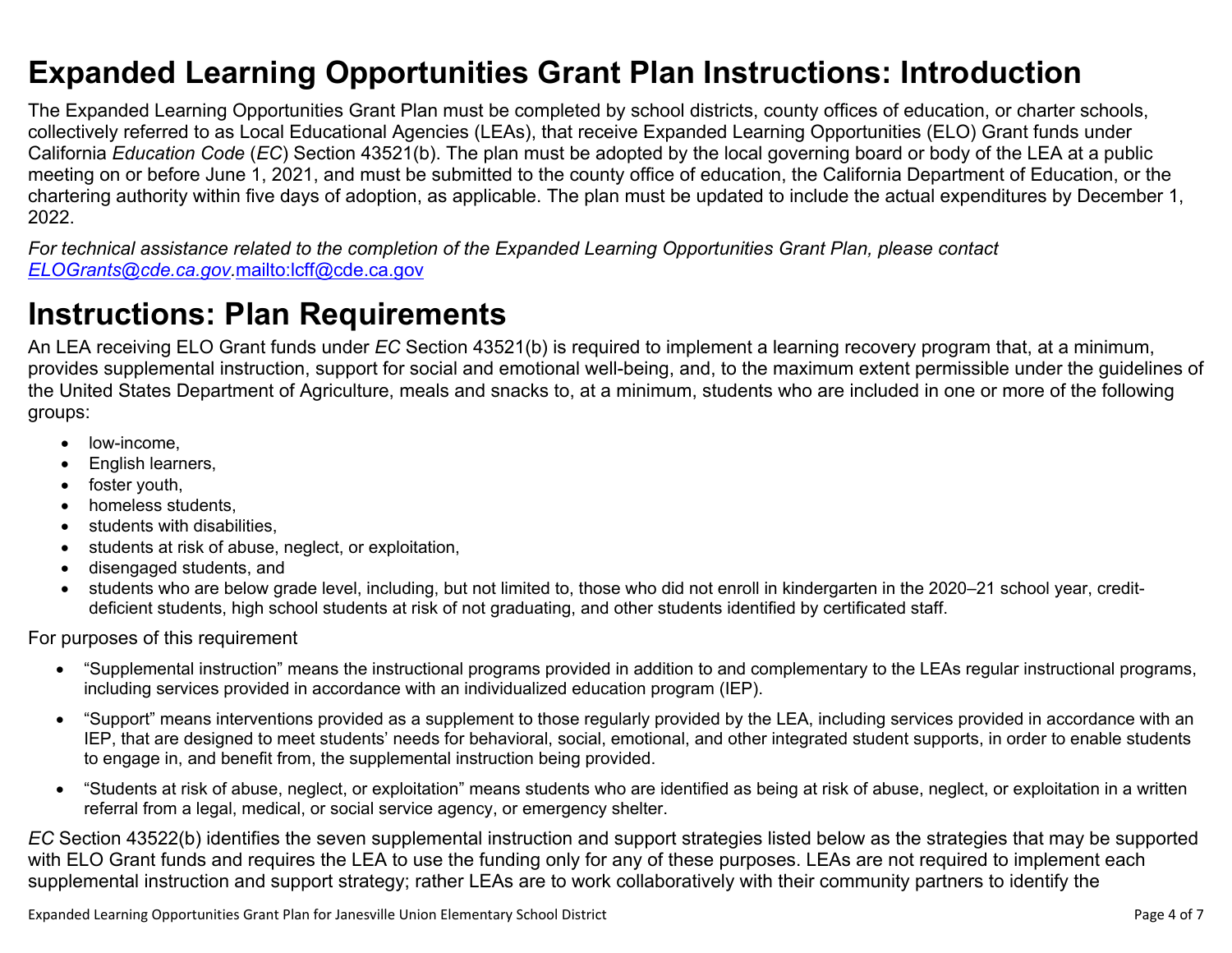supplemental instruction and support strategies that will be implemented. LEAs are encouraged to engage, plan, and collaborate on program operation with community partners and expanded learning programs, and to leverage existing behavioral health partnerships and Medi-Cal billing options in the design and implementation of the supplemental instruction and support strategies being provided (*EC* Section 43522[h]).

The seven supplemental instruction and support strategies are:

- 1. Extending instructional learning time in addition to what is required for the school year by increasing the number of instructional days or minutes provided during the school year, providing summer school or intersessional instructional programs, or taking any other action that increases the amount of instructional time or services provided to students based on their learning needs.
- 2. Accelerating progress to close learning gaps through the implementation, expansion, or enhancement of learning supports including, but not limited to, any of the following:
	- a. Tutoring or other one-on-one or small group learning supports provided by certificated or classified staff.
	- b. Learning recovery programs and materials designed to accelerate student academic proficiency or English language proficiency, or both.
	- c. Educator training, for both certificated and classified staff, in accelerated learning strategies and effectively addressing learning gaps, including training in facilitating quality and engaging learning opportunities for all students.
- 3. Integrated student supports to address other barriers to learning, such as the provision of health, counseling, or mental health services, access to school meal programs, before and after school programs, or programs to address student trauma and social-emotional learning, or referrals for support for family or student needs.
- 4. Community learning hubs that provide students with access to technology, high-speed internet, and other academic supports.
- 5. Supports for credit deficient students to complete graduation or grade promotion requirements and to increase or improve students' college eligibility.
- 6. Additional academic services for students, such as diagnostic, progress monitoring, and benchmark assessments of student learning.
- 7. Training for school staff on strategies, including trauma-informed practices, to engage students and families in addressing students' socialemotional health needs and academic needs.

As a reminder, *EC* Section 43522(g) requires that all services delivered to students with disabilities be delivered in accordance with an applicable IEP.

#### **Fiscal Requirements**

The following fiscal requirements are requirements of the ELO grant, but they are not addressed in this plan. Adherence to these requirements will be monitored through the annual audit process.

- The LEA must use at least 85 percent (85%) of its apportionment for expenditures related to providing in-person services in any of the seven purposes described above.
- The LEA must use at least 10 percent (10%) of the funding that is received based on LCFF entitlement to hire paraprofessionals to provide supplemental instruction and support through the duration of this program, with a priority for full-time paraprofessionals. The supplemental instruction and support provided by the paraprofessionals must be prioritized for English learners and students with disabilities. Funds expended to hire paraprofessionals count towards the LEAs requirement to spend at least 85% of its apportionment to provide in-person services.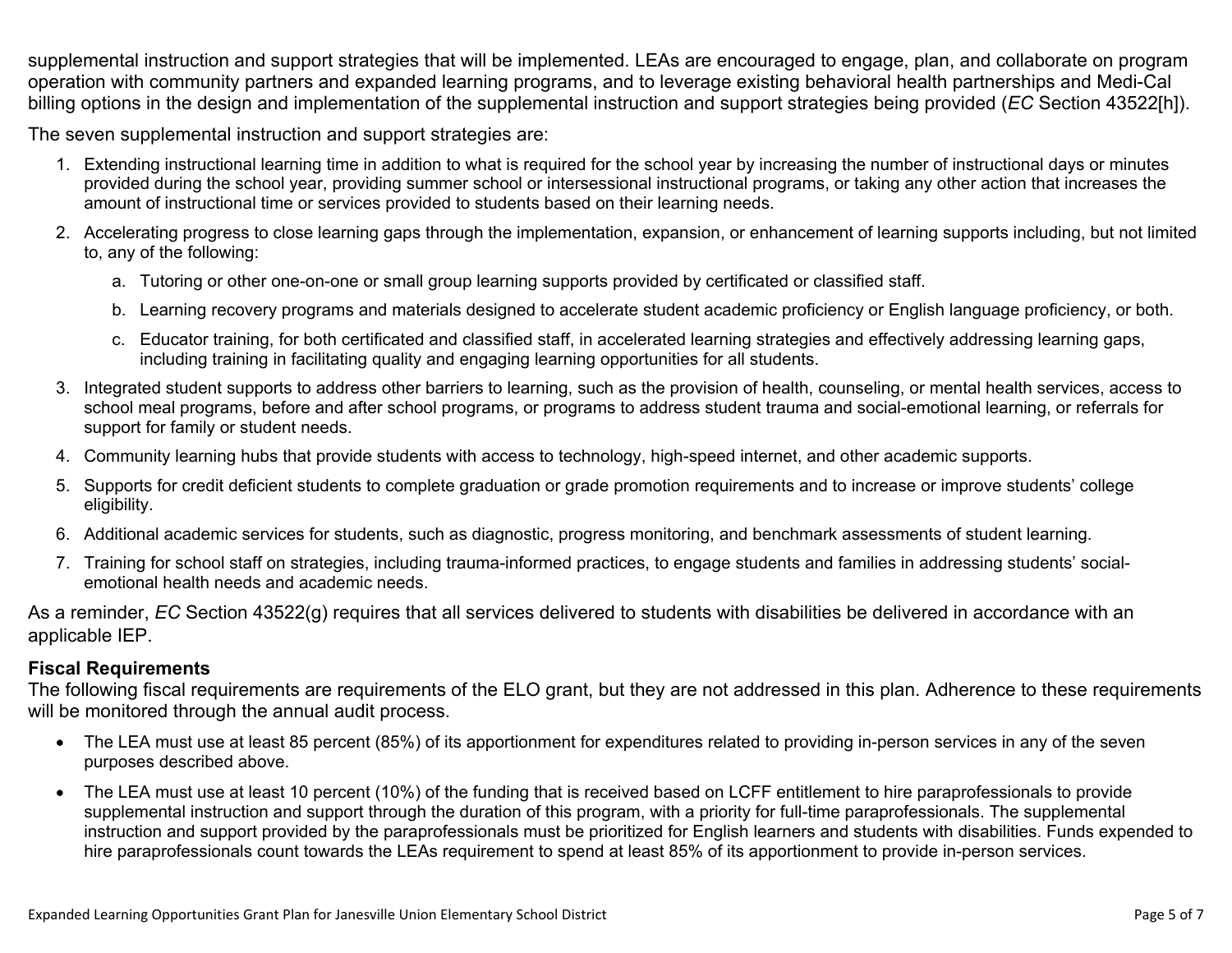<span id="page-5-0"></span> An LEA may use up to 15 percent (15%) of its apportionment to increase or improve services for students participating in distance learning or to support activities intended to prepare the LEA for in-person instruction, before in-person instructional services are offered.

## **Instructions: Plan Descriptions**

Descriptions provided should include sufficient detail yet be sufficiently succinct to promote a broad understanding among the LEA's local community.

#### <span id="page-5-1"></span>**A description of how parents, teachers, and school staff were involved in the development of the plan**

Describe the process used by the LEA to involve, at a minimum, parents, teachers, and school staff in the development of the Expanded Learning Opportunities Grant Plan, including how the LEA and its community identified the seven supplemental instruction and support strategies that will be implemented. LEAs are encouraged to engage with community partners, expanded learning programs, and existing behavioral health partnerships in the design of the plan.

#### <span id="page-5-2"></span>A description of how parents and guardians of students will be informed of the opportunities for supplemental instruction and **support.**

Describe the LEA's plan for informing the parents and guardians of students identified as needing supplemental instruction and support of the availability of these opportunities, including an explanation of how the LEA will provide this information in the parents' and guardians' primary languages, as applicable.

#### <span id="page-5-3"></span>**A description of how students will be identified and the needs of students will be assessed**

Describe the LEA's plan for identifying students in need of academic, social-emotional, and other integrated student supports, including the LEA's plan for assessing the needs of those students on a regular basis. The LEA's plan for assessing the academic needs of its students may include the use of diagnostic and formative assessments.

As noted above in the Plan Requirements, "other integrated student supports" are any supports intended to address barriers to learning, such as the provision of health, counseling, or mental health services, access to school meal programs, before and after school programs, or programs to address student trauma and social-emotional learning, or referrals for support for family or student needs.

#### <span id="page-5-4"></span>**A description of the LEA's plan to provide supplemental instruction and support**

Describe the LEA's plan for how it will provide supplemental instruction and support to identified students in the seven strategy areas defined in the Plan Requirements section. As a reminder, the LEA is not required to implement each of the seven strategies; rather the LEA will to work collaboratively with its community to identify the strategies that will be implemented. The plan must include a description of how supplemental instruction and support will be provided in a tiered framework that bases universal, targeted, and intensive supports on students' needs for academic, social-emotional, and other integrated student supports. The plan must also include a description of how the services will be provided through a program of engaging learning experiences in a positive school climate.

As a reminder, *EC* Section 43522(g) requires that all services delivered to students with disabilities be delivered in accordance with an applicable individualized education program. Additionally, LEAs are encouraged to collaborate with community partners and expanded learning programs, and to leverage existing behavioral health partnerships and Medi-Cal billing options in the implementation of, this plan (*EC* Section 43522[h]).